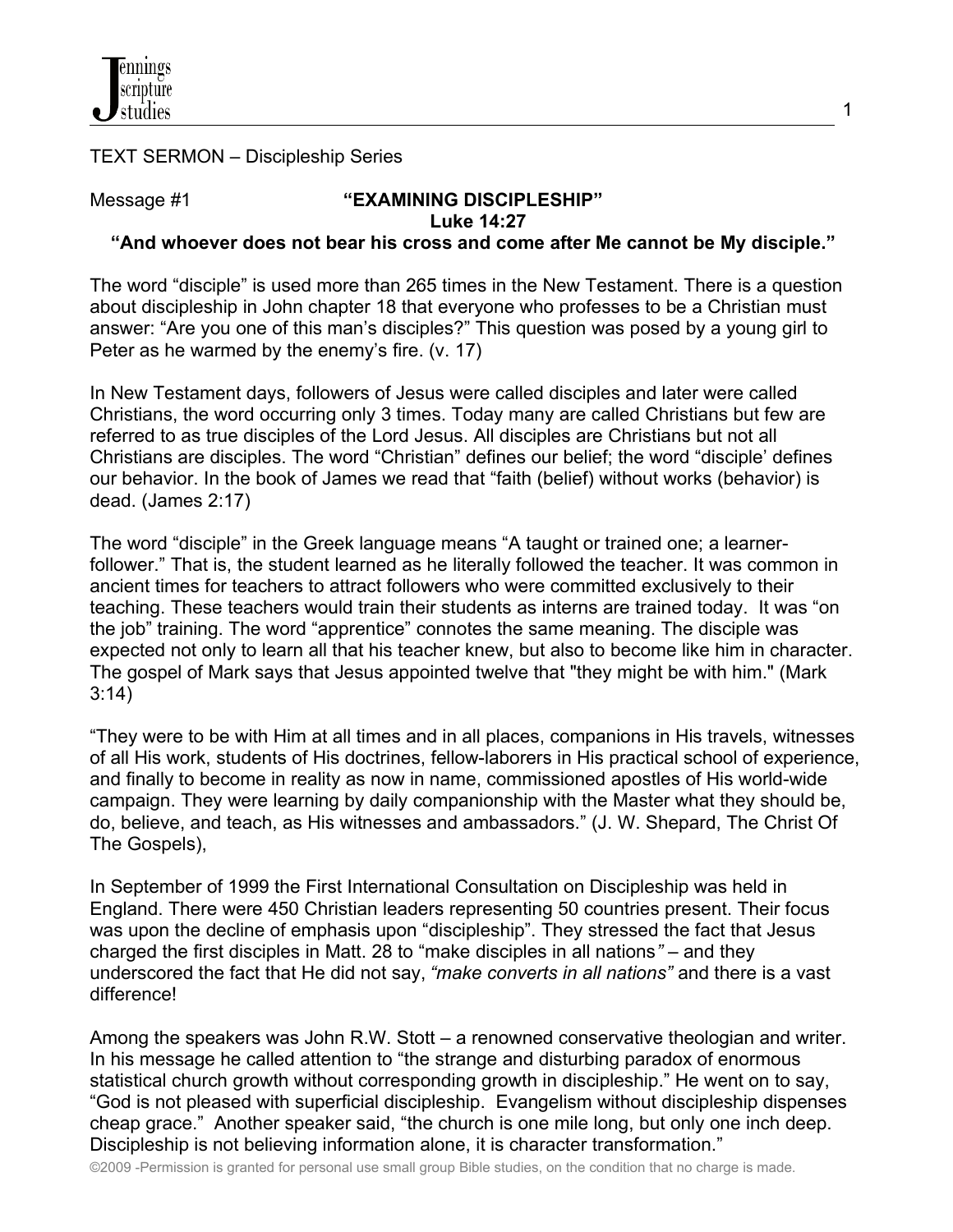My observation, as I travel and minister, is that the situation has only worsened since 1999. A question that we must ask is this: "Am I a disciple of Jesus Christ by New Testament standards, or only a Christian by current standards?" There is a vast difference. Jesus doesn't invite us to be His casual acquaintances; He invites us to be His fully devoted followers. So let us honestly evaluate our own personal discipleship status by examining the New Testament to see what a true disciple looks like. Three things I want you to notice. First of all...

## **I. THE TYPES OF FOLLOWERS OF JESUS.**

 There are different kinds and degrees of followers with different motives. In Luke 9 we find three types of followers:

## **A. The Calloused.**

 In Luke 9 we read a strange statement. We are told that Herod, of all people, "sought to see Him" – that is, to see Jesus. Here is the entire passage: "Now Herod the tetrarch heard of all that was done by Him; and he was perplexed, because it was said by some that John had risen from the dead, and by some that Elijah had appeared, and by others that one of the old prophets had risen again. And Herod said, 'John I have beheaded, but who is this of whom I hear such things?' *So he sought to see Him."*(Luke 9:7-9)

 Herod did not have good intentions - He was a calloused murderer! There have always been those whose hearts are hardened toward Jesus. They are the skeptics, the cynical – looking for an opportunity to criticize. Of this sort were the Pharisees of Jesus day.

 There are those who follow the Christian crowd and hang around the fringe just waiting for an opportunity to oppose. They are cynical, censorious, critical infidels. There were the calloused in Jesus' day as well. Then there were the curious.

# **B. The Curious**.

 There was always the curious crowd around Christ. Notice in Luke 9 the term "the people": v. 11 - "the people"; v. 13 - "this people"; v. 18 - "the people." And in Luke 9:18-19 Jesus asked about this crowd: "And it happened, as He was alone praying, that His disciples joined Him, and He asked them, saying, "Who do the crowds say that I am?" So they answered and said, "John the Baptist, but some say Elijah; and others say that one of the old prophets has risen again."

 This is the curious crowd. They remind me of the audience that came to hear Paul on Mars Hill, of whom it was said they, "spent their time in nothing else, but either to tell, or to hear something new." (Acts 17:21)

 They are yet with us today. The truth makes no impact upon their lives. They come just to be thrilled, tantalized and traumatized but they are not transformed nor do they want to be. Their attitude seems to be, "I'm here for my weekly religious pep rally, don't try to change my lifestyle, I like living with one foot in the church and one in the world." There is no response to the truth presented and they make no application of it to their lives.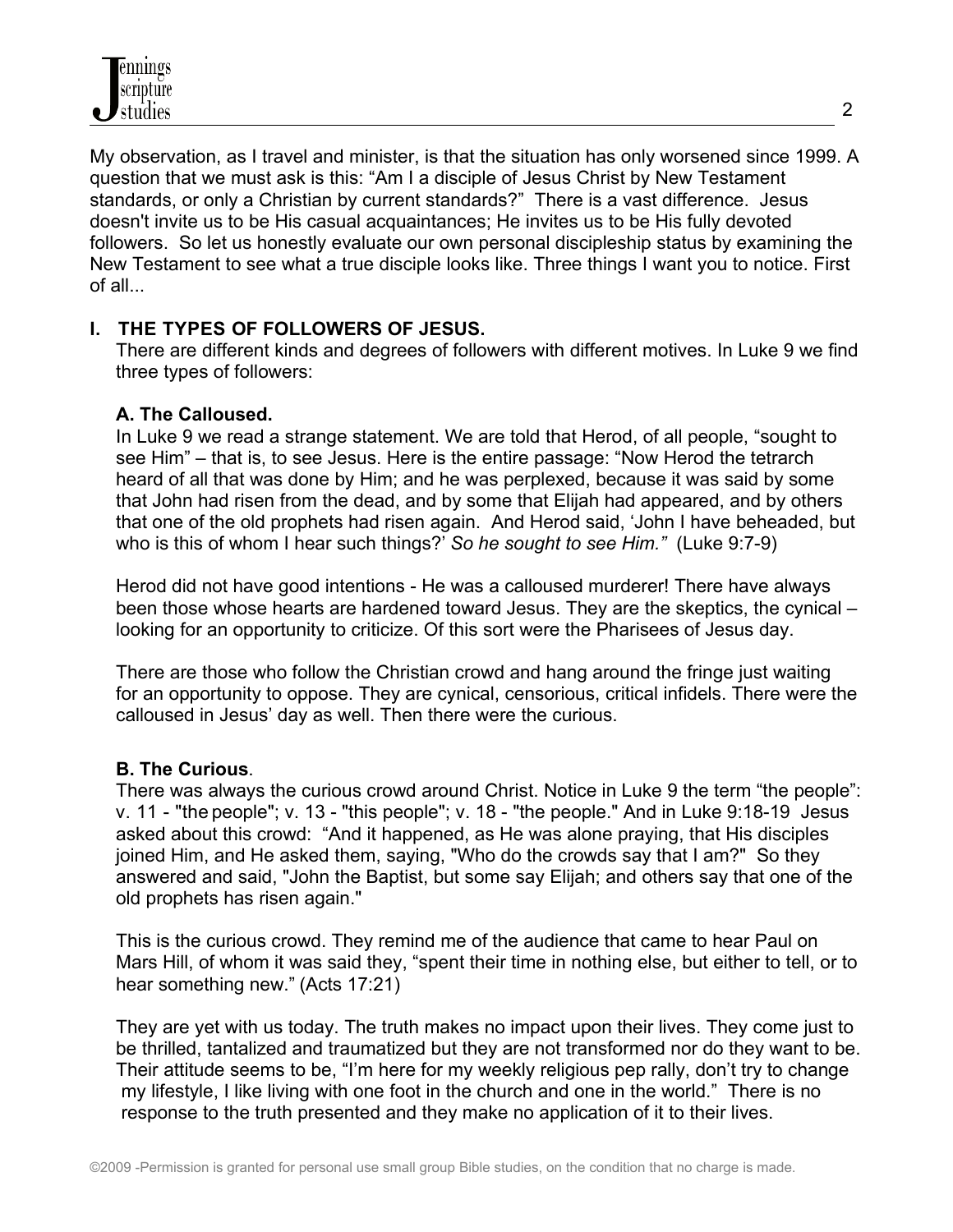**Illust.** I watched 3 men in a church that I pastored over a period of time. They were business men, regular attendees, professing Christians. Regardless of what the message was about or who delivered it they were not moved. These three men dozed from time to time, looked around at the chandeliers, walls, floors, their wives. They were totally indiff erent to the speaker. Church was holy hum-drum to them. The only reason I ever detect ed as to why they attended was that they loved to point out a grammatical mistake or argue about some strange twist they had on some subject. The only time I saw any signs of excitement was when there was some event or sensational personality in the city and they would go to that venue to hear and see the latest. They were curious enough to attend but they were not truth seekers. They were casual Christians and casual Christ ians become casualties, which they became!

 Jesus had that kind also in His audience. Certainly they could not be called disciples in the New Testament sense. There are the Calloused, the Curious and now notice another type:

# **C. The Committed.**

Luke 9:23-26 "And he said to them all, If any man will come after me, let him deny himself, and take up his cross daily, and follow me. For whosoever will save his life shall lose it: but whosoever will lose his life for my sake, the same shall save it. For what is a man advantaged, if he gain the whole world, and lose himself, or be cast away? For whosoever shall be ashamed of me and of my words, of him shall the Son of man be ashamed, when he shall come in his own glory, and in his Father's, and of the holy angels."

 Here were some who knew who Jesus was and had committed themselves to His disciplines. They had some discernment. Jesus asked them questions. He asked, "Do you know who I really am?" Peter answered, "Thou art the Christ, the Son of the Living God." One becomes a disciple in the biblical sense only when that person knows full well Who Christ is and is committed to the person of Jesus Christ for time and eternity, There are those who "follow" Christ to varying degrees and for different reasons. At a minimum there are the calloused, the curious and the committed.

I will sum up this thought by putting it another way:

- *There are the Bread Seekers.* In John 6:26 Jesus said, "You seek me because of the loaves."
- *There are the Name Wearers.*  They are those who call themselves "Christian" without being "Christlike". Jesus said of the church in Sardis "You have a name that you live but you are dead."
- *There are the Cross Bearers*. In Luke 9:23 Jesus said, "If anyone desires to come after Me, let him deny himself, and take up his cross daily, and follow Me." Cross bearers are true disciples!

 **Illust**. A missionary was surprised in a prayer meeting to hear a young African convert praying, "O Lord, thread me through your needle, thread me through your needle." ©2009 -Permission is granted for personal use small group Bible studies, on the condition that no charge is made.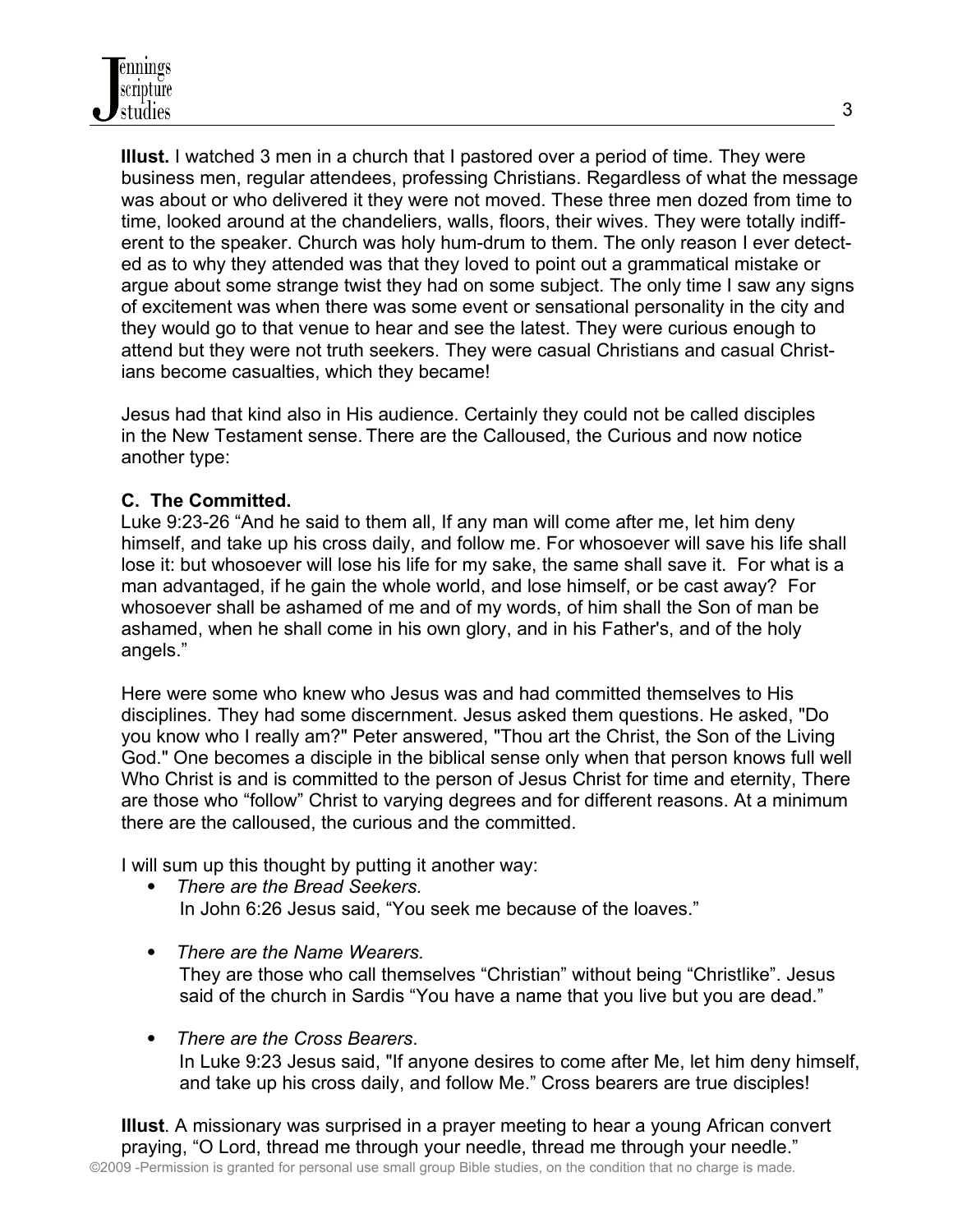Afterward, the missionary asked him what he meant. The African explained that a few days before he had seen a woman sewing with needle and thread. He noticed that the thread always followed the needle. He said that the Lord showed him by that simple illustration what true discipleship was. Christ was like the eye of the needle and he was like the thread – so he prayed, "Oh, Lord, you are the needle, I am the thread; wherever you go I will go." Are you willing to let Christ be the needle and you be the thread? That takes commitment!

 There are those who want to be committed disciples but when put to the test fail. Let us look at the tests for discipleship:

### **II. THE TESTS FOR FOLLOWERS OF JESUS.**

 In Luke 14 there are three "cannots." These three "cannots" comprise the tests for wouldbe disciples. These tests are:

## **A. The Relationship Test.**

Luke 14:26 "If anyone comes to Me and does not hate his father and mother, wife and children, brothers and sisters, yes, and his own life also, he cannot be My disciple."

What is the meaning of such a strong statement? Scriptures elsewhere plainly tell us that we are to love and cherish our parents, siblings, and children. What does the Lord mean here? Just this: We are to make Jesus Christ preeminent, supreme in relation to anyone else. No one is to have the place in our lives that Jesus Christ has. Our love for all others will be as hatred compared to our love for Him.

 The Living Bible transliteration renders the verse as follows: "Anyone who wants to be my follower must love me far more than he does his own father, mother, wife, children, brothers, or sisters-yes, more than his own life-otherwise he cannot be my disciple.

 **Illust.** In 1932, Gladys Aylward set out for China as a missionary. As she left home, she put a note on her pillow. Her mother said she found it the next day, Oct. 15, 1932. It read: "He that loveth father or mother more than me is not worthy of me. Love, Gladys." Can you pass the relationship test?

### **B. The Lordship Test.**

"And whoever does not bear his cross and come after Me cannot be My disciple." (Luke 14:27)

 The test here is one to determine who is really in control of my life - self or Christ. Am I going to opt for self-centered satisfaction in life or am going to yield to the Lordship of Christ and live a self-sacrificing life under Christ's Lordship? He is not Lord at all if He is not Lord of all of my life.

 To be disciples of Christ, the would-be disciple must reject every other authority and be solely under the authority of Christ. Unless we are willing to do so, we cannot be Christ's disciples. Who is in control is the question. The Lordship test addresses this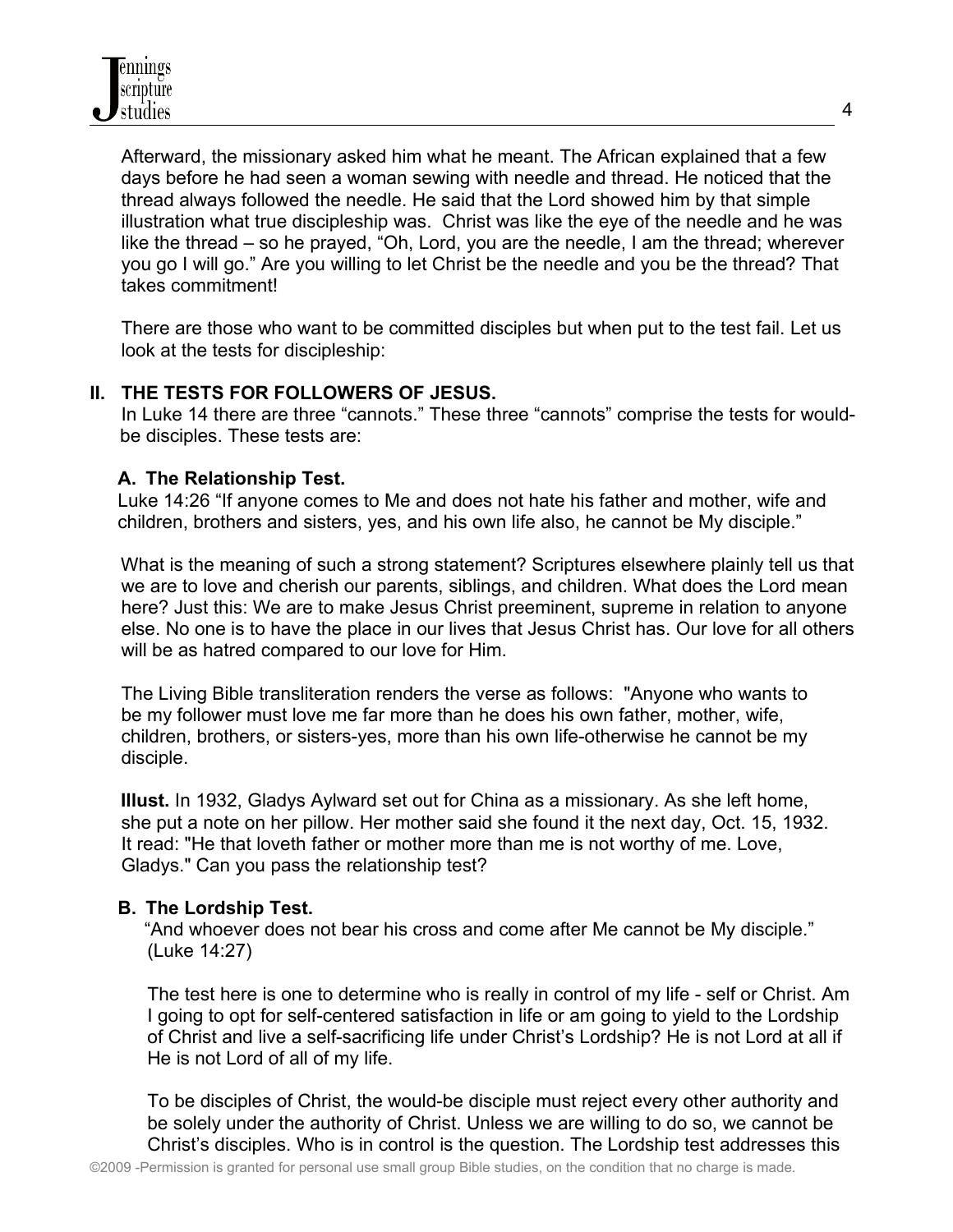

 area of the human will. Am I debating the claims of Christ upon my life or am I surrendering to His claims. That is the Lordship test.

### **C. The Stewardship Test.**

Luke 14:33 "Whoever of you does not forsake all that he has cannot be My disciple."

 What is your attitude toward possessions? Do you consider them trusts that the Lord has given you to use for Him, or assets that you own to use as you please? The test of stewardship calls into question the matter of ownership. Once the matter of ownership is established, stewardship, for the conscientious and sensitive Christian is settled.

 **Illust.** Have you seen the bumper sticker that says, "I owe, I owe, so off to work I go"? When it comes to stewardship a good bumper sticker would be "I owe, I owe, so off to a life of stewardship I go!"

 The Apostle Peter is typical of so many of us. He did not start out as the most perfect disciple but he did grow into a dedicated disciple, didn't he? At one stage in his deve lopment, he still had not passed the stewardship test. I want you to see this in Matthew 19:27, "Then answered Peter and said unto him, behold, we have forsaken all, and followed thee; what shall we have?"

 Isn't that like us? Give up everything? What will we have? Notice Jesus' answer**:** "Jesus said to them, "Assuredly I say to you, that in the regeneration, when the Son of Man sits on the throne of His glory, you who have followed Me will also sit on twelve thrones, judging the twelve tribes of Israel. And everyone who has left houses or brothers or sisters or father or mother or wife or children or lands, for My name's sake, shall receive a hundredfold." (Matt 19:28-30)

 To pass the stewardship test we must look beyond time to eternity and live here and now on earth with eternities values in view. The three tests of discipleship in Luke 14 give rise to these three questions:

#1 – Do we love others more than Jesus?

- #2 Do we love self more than Jesus?
- #3 Do we love things more than Jesus?

 Again, the question that I asked earlier: "Am I a disciple by New Testament standards or merely a Christian by 21<sup>st</sup> century standards?"

 **Illust.** I met Mickey Mantle and Bobby Richardson , famous New York Yankee base ball players at a Detroit Tiger vs. New York Yankees baseball game. I knew Bobby's pastor and through him met Bobby. I also knew that Bobby was a committed Christian so I was not surprised that once when He was asked to close a church service in pray er, this is what he prayed: "Dear Lord, Your will, nothing more, nothing else, nothing less. Amen." Can you pray that prayer?

We have looked at Types of Followers of Jesus and Tests for Followers of Jesus.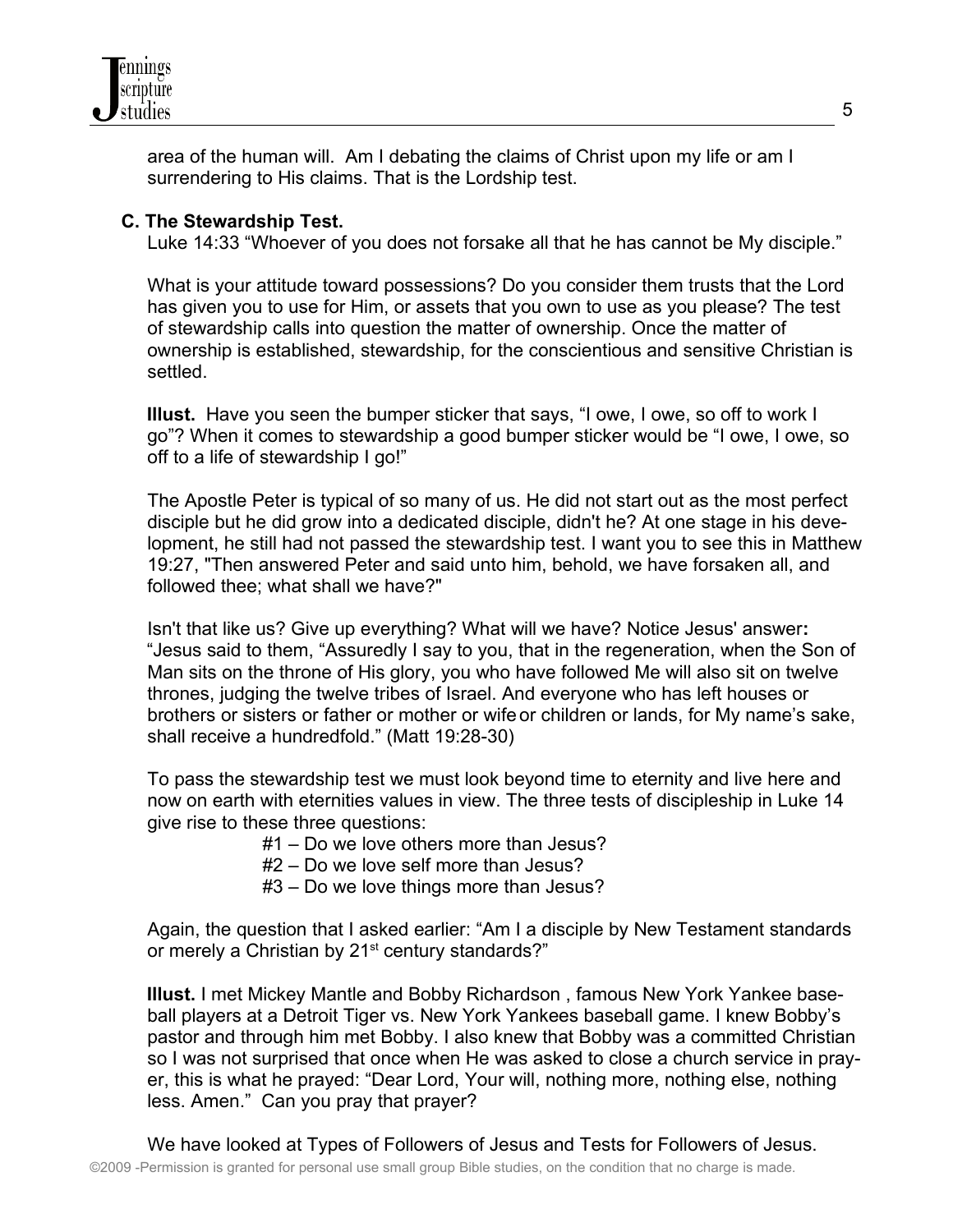

 As we conclude it would be profitable to get a brief look at True Followers of Jesus From Luke 9.

## **III. TRUE FOLLOWERS OF JESUS.**

 There are five hallmarks of a true follower of Jesus in Luke chapter nine. I will only mention them and encourage you to meditate upon them. A True follower:

### **A. Fellowships with Christ in worship**. Luke 9:18

"Once when Jesus was praying in private *and his disciples were with him*…"

### **B. Faithful to Christ in his witness**. Luke 9:20

"He said to them, "But who do you say that I am? *"Peter answered and said, "The Christ of God."* 

### **C. Follows Christ in His Walk**. Luke 9:23

 "If anyone desires to come after Me, let him deny himself, and *take up his cross daily, and follow me"* 

### **D. Forsakes Not Christ but the World. Luke 9:24-25.**

 "For whoever desires to save his life will lose it, but *whoever loses his life for My sake will save it.* For what profit is it to a man if he gains the whole world, and is himself destroyed or lost?"

### **E. Is A Friend of Christ and His Words.** Luke 9:26

 **"**For whoever is ashamed of Me and My words, of him the Son of Man will be ashamed when He comes in His own glory." And, John 8:31 - *"If you continue in my words,* then are you my disciples indeed."

 The Person of the Lord Jesus Christ is central to the life of a true disciple. Christ is not on the circumference but at the center of the life of discipleship. Christianity with out a personal, vibrant relationship with Jesus Christ is a form of religion without discipleship. Religion without discipleship is a religion with Christ relegated to the circumference. That was the situation with the church at Laodicea where Jesus is seen standing outside the church seeking to gain entrance. He said, "Behold, I stand at the door and knock." (Rev.3:20) Is He peripheral or central to your life?

#### **CONCLUSION**

I conclude this introductory message on Discipleship by asking a question: "Who is the Standard for a disciple? Jesus gave the answer in Matt. 10:25, "It is enough for the disciple that he be as his master." The standard of a true disciple is his Master, his Mentor, his Pattern! Who is your standard?

Have you ever said, "This is enough"! I am faithful enough, humble enough, loving enough, caring enough. This is as far as I am going with Christ?" It is enough only as we are like Him. He is our standard. How well we are doing in any given area depends upon who our standard is. In high school I ran the mile on the track team. Compared to an elderly lady, I did pretty